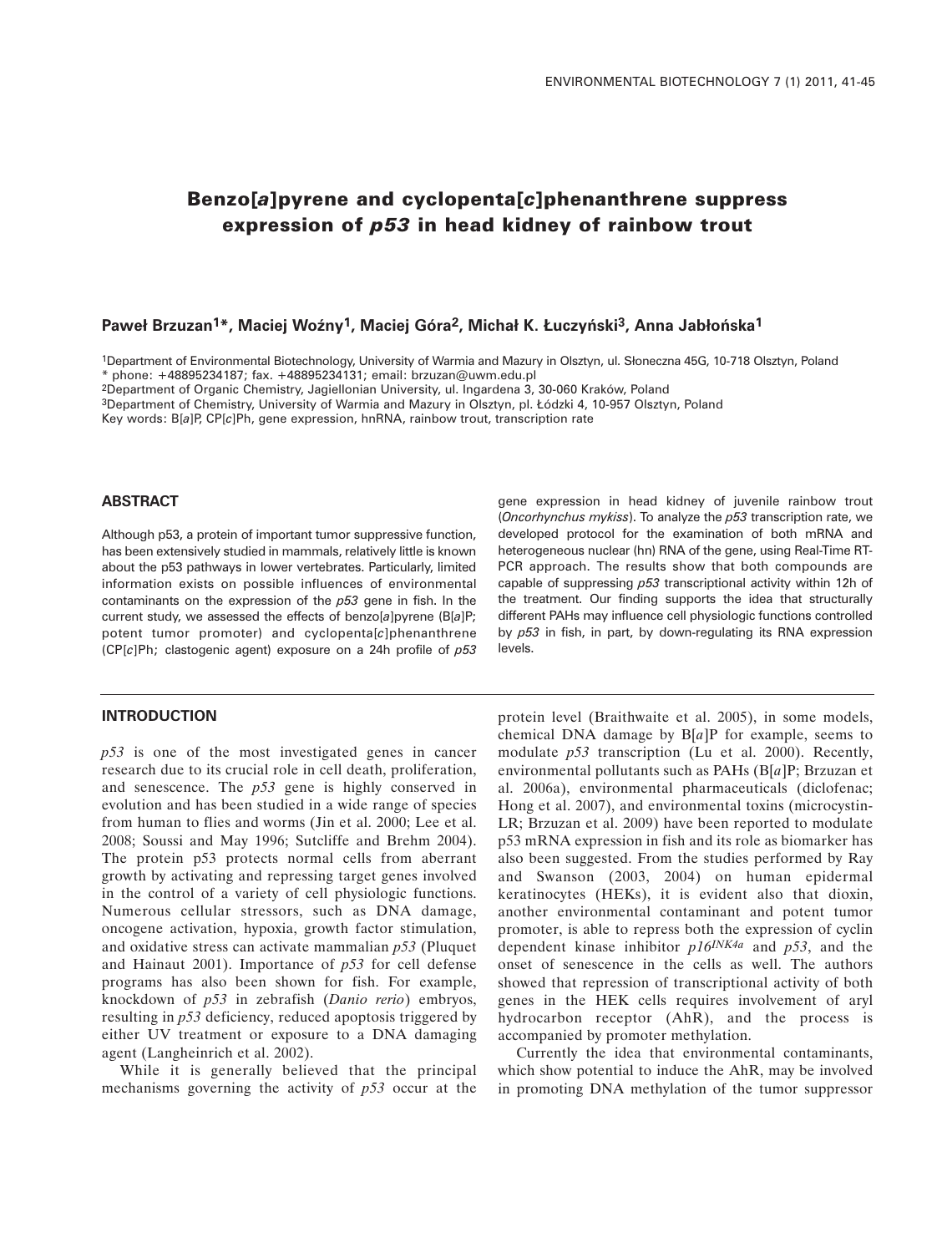gene (TSG) promoters is plausible. To examine the likely contaminant dependent repressive effect on the *p53* gene expression in fish, rainbow trout was chosen as a model organism for the study, and two of the PAH compounds that were found to be AhR agonists were tested: benzo[*a*]pyrene [B[*a*]P; potent tumor promoter (e.g. Bailey et al. 1996)] and cyclopenta[*c*]phenanthrene [CP[*c*]Ph; clastogenic agent (Brzuzan et al. 2006b)]. We examined the *p53* gene expression in head kidney, a fish multifunctional organ that contains hematopoietic, lymphoid and endocrine tissue with highly proliferating cells, all showing relatively high constitutive level of p53 mRNA compared to other tissues, such as liver or brain (Brzuzan et al. 2006a). Changes of mRNA expression levels may result in a consequence of various events, such as increased transcription, increased stability, decreased breakdown, or altered processing (increased mRNA levels and increased rate of transcription are not always synonymous). Therefore to analyze the rate of transcription of *p53*, we developed a protocol for quantitative examination of mRNA and nascent heterogeneous nuclear (hn) RNA levels (the unspliced transcripts), which may reflect alterations in transcription or the rate of splicing to mature transcripts (Elferink and Reiner 1996).

## **MATERIAL AND METHODS**

Juvenile female trouts (individuals with average body weight of 55g and length of 12cm) were obtained from the Department of Salmonid Research in Rutki (Inland Fisheries Institute in Olsztyn, Poland). All fish were acclimated for a minimum of 2 weeks prior to exposure. For the chemical exposure procedure, individuals were randomly sampled, anesthetized by immersion in etomidate solution (Propiscin®; IRŚ; Poland), and injected intraperitoneally with either benzo[*a*]pyrene (B[*a*]P; Fluka, Germany) or cyclopenta[*c*]phenanthrene (CP[*c*]Ph, synthesized as described in Brzuzan et al.  $2006b$ , each at dose of  $10mg \cdot kg^{-1}$  dissolved in corn oil as a carrier solution. Pure corn oil was used as negative

**Table 1. Real-Time PCR primers used in the study.**

control. For the time point 0h of exposure, tissue samples of 3 random individuals from the control group were taken immediately after the corn oil injection. After 2, 4, 8, 12 and 24h of exposure  $(T=7^{\circ}C)$  3 individuals were randomly taken from each of the experimental group, then were anesthetized and decapitated by severance of the spinal cord. Head kidney tissues were excised and immediately immersed in the RNA*Later*™ solution (Qiagen; Germany) according to the manufacturers recommendations and stored at -20°C.

RNA*Later*™ preserved head kidney tissues were homogenized and extracted for total RNA isolation using Total RNA Mini isolation kit (A&A Biotechnology; Poland) according to the manufacturer's protocol. To prevent genomic DNA contamination, RNA samples were incubated with RNase-free DNase I (Roche Diagnostics; Germany). Total RNA quality and quantity of all samples were estimated using BioPhotometer (Eppendorf; Germany), and the measured  $A_{260}/A_{280}$  ratios were high (>1.8). Total RNA was used to synthesize cDNA with RevertAid™ First Strand cDNA Synthesis Kit (Fermentas; Canada). The cDNA reaction for each sample contained  $1\mu$ g of total RNA and  $0.5\mu$ g of oligo( $dT$ )<sub>18</sub> primers, and the reaction was performed according to the manufacturer's recommendations. At this step, RNA was examined for DNA contamination by performing RT-PCR on all samples in parallel. The first reaction set received reverse transcriptase, while the second set did not. No PCR products were observed in the absence of RT enzyme.

Primer pairs for Real-Time PCR (Table 1; Figure 1) were either chosen from the literature (Brzuzan et al. 2006a) or designed using Primer Express v.2.0 software (Applied Biosystems; USA). The assay was performed on ABI 7500 Real-Time PCR system thermalcycler (Applied Biosystems) in singleplex mode, and all samples were analyzed in duplicates. Each PCR reaction tube contained  $10\mu$ l of Power SYBR® Green Master mix (Applied Biosystems), 2.5pmol of each (forward and reverse) primer,  $2\mu$ l of cDNA as a template, and PCR-grade  $H_2O$  to final volume of  $20\mu$ l. The reaction was performed in standard thermal conditions: 95°C for 10min, then 40 cycles of 95°C for 15s and 60°C for 1min.

| Primer pair    |         | Sequence $(5^{\prime} \rightarrow 3^{\prime})$ | <b>Amplicon length</b> (bp) | <b>Reference</b>            |
|----------------|---------|------------------------------------------------|-----------------------------|-----------------------------|
| p53            | Forward | agtggtacgagccctggcca                           | 148                         | Brzuzan et al. (this paper) |
|                | Reverse | tgatcgctggttcccctcaac                          |                             |                             |
| p53hn          | Forward | acqtqqtqaqacqctqccct                           | 74                          | Brzuzan et al. (this paper) |
|                | Reverse | gcctttcccgctgtgttgtg                           |                             |                             |
| $\beta$ -actin | Forward | gtggcgctggactttgagca                           | 150                         | Brzuzan et al. 2006a        |
|                | Reverse | accgaggaaggagggctgga                           |                             |                             |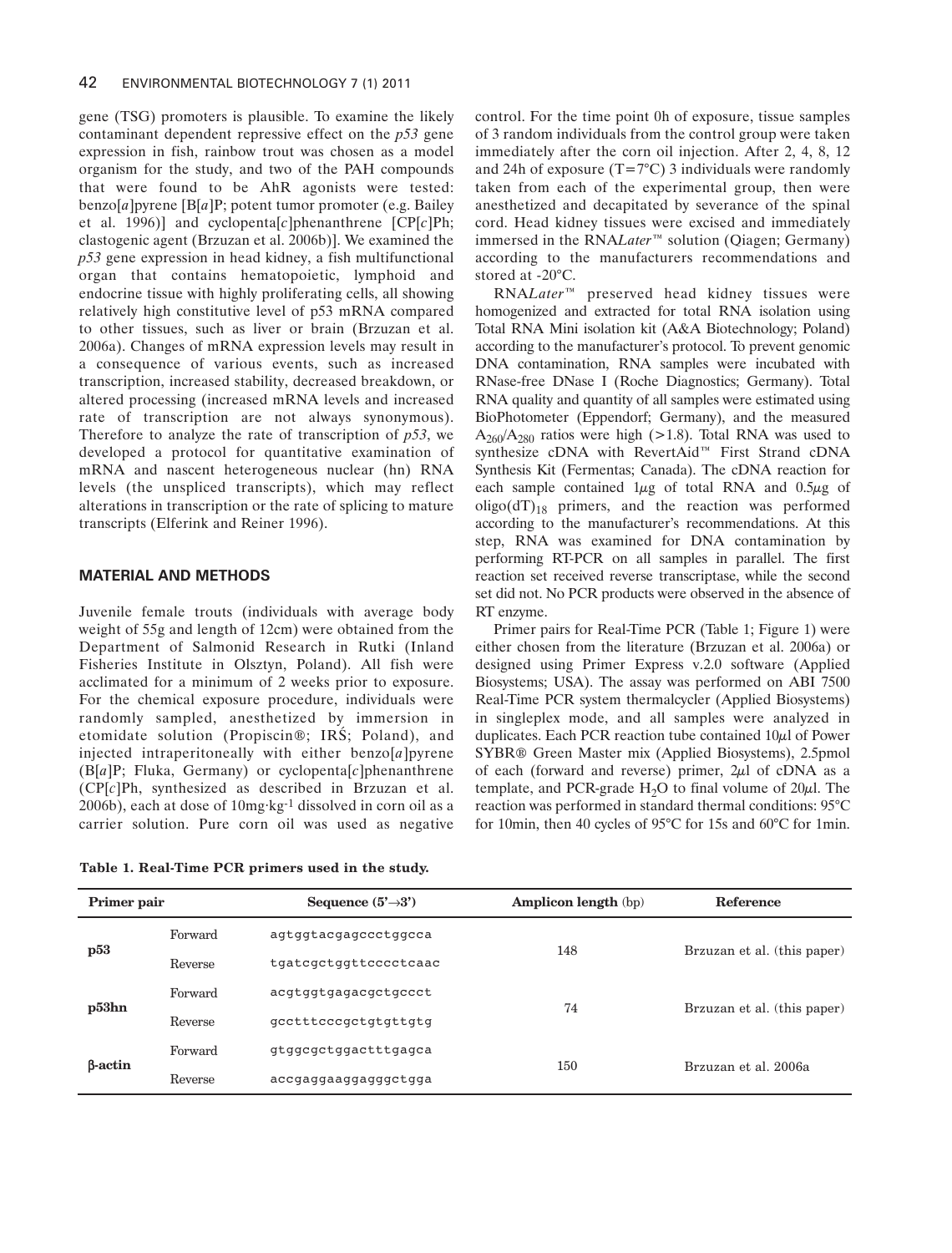

Figure 1. Design of PCR primers for examining of p53 mRNA and hnRNA expression in head kidney of rainbow trout. (A) The positioning of primers within p53 gene of rainbow trout is indicated by white and gray arrows. (B) Reference sequence of exons 5, 6 **and intron (Kusser et al. 1994), with indicated positions of the primers used for Real-Time PCR assay.**

On the plate, negative water controls (NTCs) were included to rule out the possibility of cross-contamination. To verify the quality of PCR products, a melting curve analysis was performed after each run, and the samples were additionally electrophoresed in standard 1.5% agarose gel and visualized with ethidium bromide under UV light. Finally, reverse transcribed DNA of exposed fish were subjected to DNA sequencing and sequence analysis (data not shown).

Data obtained from the assay was used to compute expression ratio of p53 mRNA and hnRNA, relative to β-actin which mRNA level was stable throughout the experiment. Briefly, the calculations were based on gene individual Real-Time PCR efficiency (*E*), and the threshold cycle difference (∆Ct) of an unknown sample versus a control (∆Ct<sub>control</sub>-sample) according to the mathematical model: Expression Ratio

(ER) = [(*Etarget* )∆Ct target ]·[(*E*reference)<sup>∆</sup>Ctreference]-1 given by Pfaffl (2001). The efficiencies for each gene were estimated by running reactions with a dilution series of cDNA template with primer pairs used in the study, and the threshold cycle (Ct) vs. cDNA concentrations was plotted to calculate respective slope values (data notshown). The corresponding Real-Time PCR efficiencies were calculated according to the equation:  $E = 10^{[-1/\text{slope}]}$ (Pfaffl 2001). The resulting *E*-values for each gene examined were the basis for the calculation and further randomization tests with REST© software (Pfaffl 2002), and the differences in target genes expression between control and treated samples were assessed in group means for statistical significance (REST©). In the study for each particular data set 2000 randomizations were performed. Statistical differences among the expression of either mRNA or hnRNA of p53 in the consecutive hours of particular treatments were tested with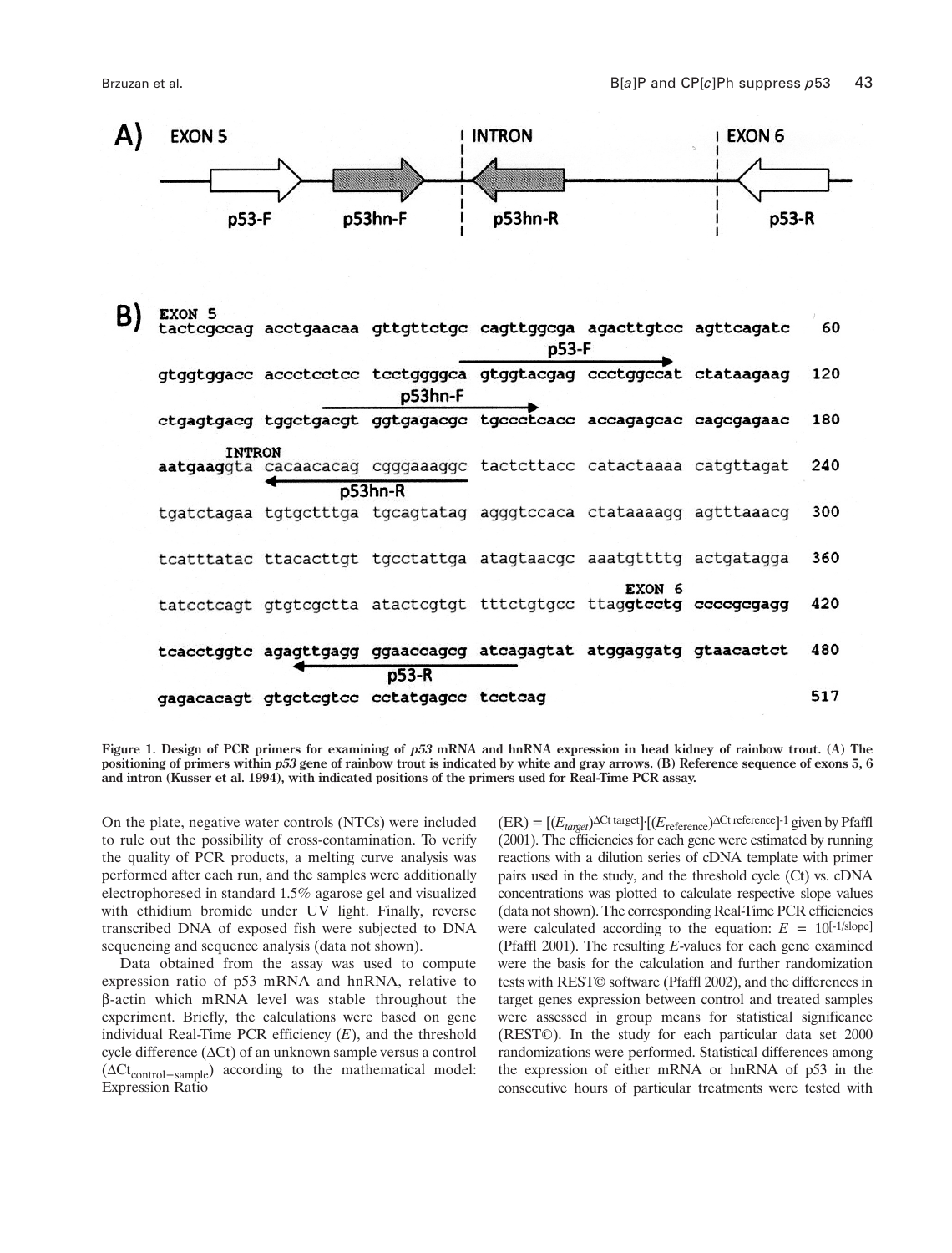analysis of variance (ANOVA) followed by Tukey's *post hoc* multiple comparison test, using Statistica software (version 8; StatSoft Inc., Tulsa, OK, USA). For the statistical analysis, normalized expression ratios were log-transformed and tested for normal distribution (Shapiro-Wilk W test) and for homogeneity of variance (Levene's test).

## **RESULTS AND DISCUSSION**

The analysis of the transcription rate is an important step in understanding how a gene expression is modulated. One of the useful approaches to study gene regulation is RT-PCR method utilization to quantify nascent heterogeneous RNA of target gene (Elfrink and Reiner 1996), as an alternative for *in vitro* nuclear run-on-assays. This report describes the Real-Time RT-PCR assay, modified for the analysis of *p53* hnRNA transcripts. Specificity for *p53* hnRNA was obtained by using an intron-directed primer in the PCR reaction and reverse primer complementary to downstream intronic sequence (Table 1; Figure 1).



**Figure 2. Time course expression patterns of p53 mRNA and hnRNA levels in the head kidney of rainbow trouts exposed to B[a]P and CP[c]Ph for 24h (n=3). The bars represent mean values of expression ratios (±S.E.), normalized by** β**-actin as an endogenous reference, relative to control sample (n=3, ER=1.00; dashed line) of a respective time of the experiment. Data were analyzed using randomization procedure (REST© 2008). Asterisks indicate groups that showed significantly lower levels of either mRNA or hnRNA whith respect to control group (P<0.05).**

To investigate whether B[*a*]P and CP[*c*]Ph affect the process of *p53* gene transcription, juvenile trouts were exposed to either PAH compound for 24h. The effects of B[*a*]P on the time-profile of *p53* expression in head kidney of the exposed fish were very similar to those of CP[*c*]Ph (Figure 2). The changes of either *p53* mRNA or hnRNA expression levels in the consecutive hours of the treatment with either B[*a*]P or CP[*c*]Ph were modest (ANOVA; *P*>0.05). While the treatment with both compounds did not affect p53 RNA levels at the earliest time points (2, 4h; *P*>0.05), significant inhibition of *p53* gene expression was observed in each fish group for 8 and 12h of the experiment (*P*<0.05). Exposure with either B[*a*]P or CP[*c*]Ph resulted in p53 mRNA level decrease after 8h ( $ER_{B[a]P} = 0.63$ , S.E.  $0.33 \div 1.05$ ; ER<sub>CP[c]Ph</sub>=0.33, S.E.  $0.18 \div 0.67$ ), which continued by 12h time point of the treatment ( $ER_{B[a]P}=0.59$ , S.E.  $0.36 \div 0.79$ ;  $ER<sub>CP1c1Ph</sub>=0.52$ , S.E.  $0.33 \div 0.81$ ). At this time point significant reductions of nascent hnRNA were observed for either compounds  $(ER_{B[a]P}=0.60, S.E.$ 0.43÷0.98; ER<sub>CP[c]Ph</sub>=0.55, S.E. 0.42÷0.67). After 24h of exposure, the  $p53$  gene expression returned to the initial levels (Figure 2). A similar pattern of *p53* inhibition was observed in the study of Ray and Swanson (2004), where p53 mRNA level in dioxin treated human keratinocytes was significantly lower at 12h of the exposure as compared to control group, but it returned to an initial level by day 2. Intriguingly, at the later time points of that study, on days 6 and 8, dioxin decreased p53 mRNA levels again (Ray and Swanson 2004).

While the current study demonstrates that B[*a*]P and CP[*c*]Ph may suppress the expression of *p53* in head kidney of rainbow trout and that this occurs at the mRNA and hnRNA levels within 12h, exact mechanism for the gene repression is not known. From studies aiming at inactivation of TSG, it is known that methylation of CpG dinucleotides located in the promoter region is associated with low expression levels of a number of genes (e.g. Herman et al. 1996), including human *p53* (Agirre et al. 2003). Recent research indicates that this modification of the genomic DNA is as important as mutation shutting down TSG. Whereas the circumstances at which the methylated state of the gene promoter is acquired are not entirely resolved, it has become apparent that different environmental contaminants, including dioxin (Ray and Swanson 2003) or benzo[*a*]pyrene diol epoxide (Ye and Xu 2010), may be involved in promoting DNA methylation of an array of genes, including those encoding tumor suppressor proteins. Ray and Swanson (2004) proposed mechanism underlying the impact of dioxin on keratinocyte cells, which involves repression of the expression levels of *p53 via* an increase in *p53* promoter methylation that is mediated through AhR regulatory pathway. Bearing in mind that aryl hydrocarbon receptors are conserved in most of vertebrates (Hahn et al. 2005), it is quite possible that similar gene repression in AhRdependent manner exists in the cells of lower vertebrates,